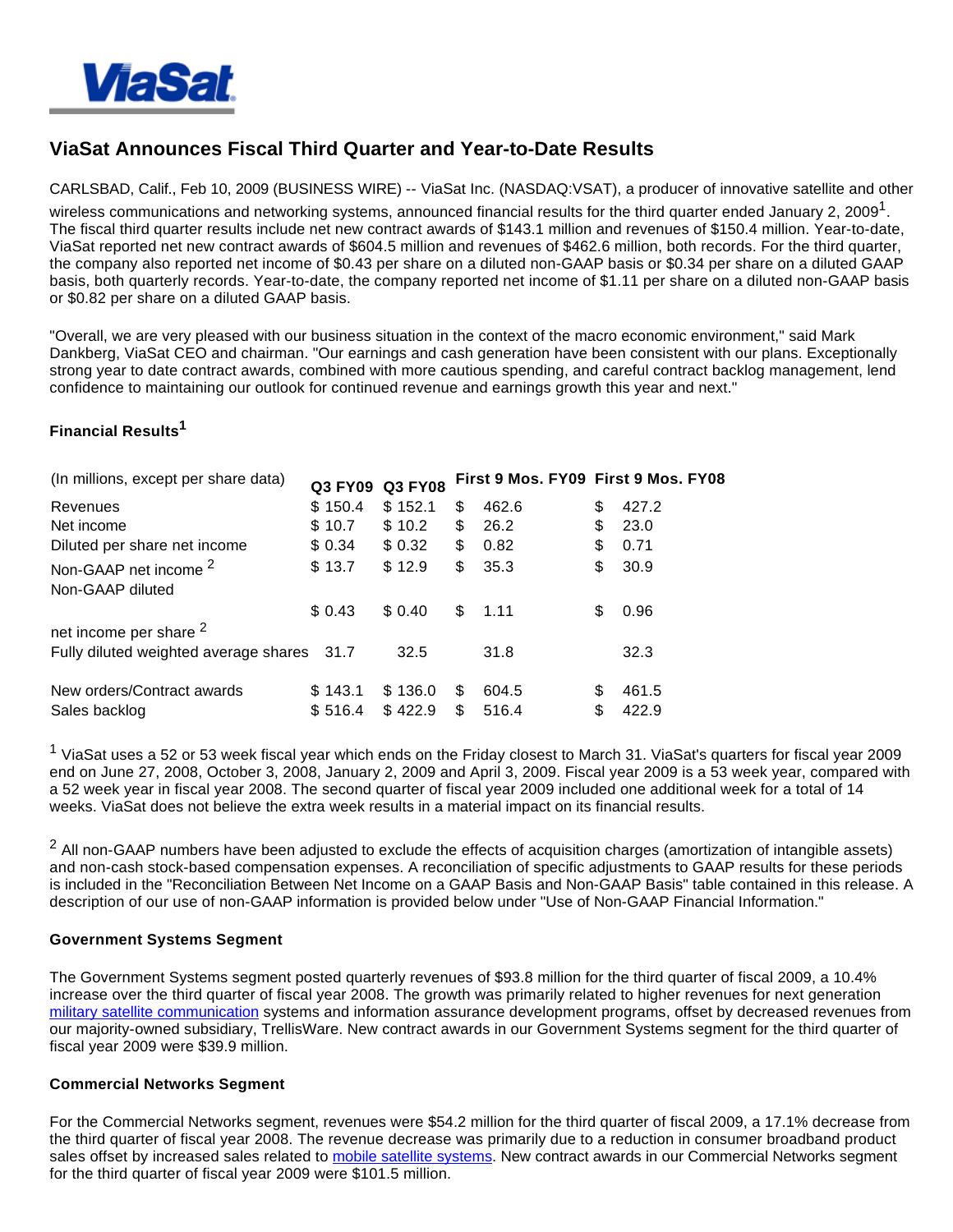# **Satellite Services Segment**

Our [Satellite Services](http://cts.businesswire.com/ct/CT?id=smartlink&url=http%3A%2F%2Fwww.viasat.com%2Fenterprise-satellite-networks%2Fmanaged-broadband-services&esheet=5892889&lan=en_US&anchor=Satellite+Services&index=3) segment contributed revenues of \$2.4 million for the third quarter of fiscal 2009, which was a 37.9% increase from the same period last year. New contract awards in our Satellite Services segment for the third quarter were \$1.7 million.

## **Selected Third Quarter 2009 Business Highlights**

- Signed launch services contract with Arianespace for [ViaSat-1,](http://cts.businesswire.com/ct/CT?id=smartlink&url=http%3A%2F%2Fwww.viasat.com%2Fbroadband-satellite-networks%2Fviasat-1&esheet=5892889&lan=en_US&anchor=ViaSat-1&index=4) our high-capacity Ka-band spot beam satellite. The launch is scheduled for the first half of 2011 from the Guiana Space Center, Europe's Spaceport in Kourou, French Guiana.
- Received a subcontract modification for over \$28 million from The Boeing Company for communication equipment for U.S. Government secure strategic and tactical communications relating to the Family of Advanced Beyond-line-of-sight Terminals (FAB-T) program.
- Received a contract for a large international commercial [VSAT network](http://cts.businesswire.com/ct/CT?id=smartlink&url=http%3A%2F%2Fwww.viasat.com%2Fenterprise-satellite-networks%2F&esheet=5892889&lan=en_US&anchor=VSAT+network&index=5). A more detailed announcement of this award is pending approval by our customer and execution of some funding documents.
- Continued shipments of our SurfBeam(R) satellite modems to Eutelsat Communications as it expanded its Tooway(TM) consumer broadband satellite service through new distributors Telecable in Asturias (northern Spain) and FASTWEB in Italy.
- ArcLight(R) [airborne broadband](http://cts.businesswire.com/ct/CT?id=smartlink&url=http%3A%2F%2Fwww.viasat.com%2Fbroadband-satellite-networks%2Fmobile-broadband&esheet=5892889&lan=en_US&anchor=airborne+broadband&index=6) system passed 100,000 flight hours for its broadband service to business aircraft. The Ku-band satellite service, the only one licensed by the FCC, offers faster speeds at a lower cost than either cellular or other satellite alternatives, as well as better service in congested airspace.
- Global mobile Ku-band satellite network coverage expanded to include Alaska, the west coasts of Canada and the United States, Hawaii, and parts of Asia along with distribution partner KVH Industries.

## **Safe Harbor Statement**

This press release contains forward-looking statements within the meaning of the Private Securities Litigation Reform Act of 1995. Forward-looking statements include, but are not limited to, statements that refer to maintaining our outlook for continued revenue and earnings growth this year and next. In some cases, forward-looking statements can be identified by terminology such as "believes," "expects," "may," "will," "should," "could," "anticipates" or "intends" or the negative of such terms or other comparable terminology. ViaSat wishes to caution you that actual results could differ materially from those expressed or implied by such forward-looking statements. Factors that could cause actual results to differ include: continued turmoil in global financial markets and economies; the availability and cost of credit; the ability to have manufactured or successfully launch ViaSat-1, our first broadband satellite, or implement our related satellite service; our ability to successfully develop, introduce and sell new products and enhancements; reduced demand for our products as a result of continued constraints on capital spending by our customers; our reliance on U.S. Government contracts; changes in relationships with, or the financial condition of, key customers or suppliers; recent disruptions in the geopolitical environment in many parts of the world; increased price competition for our products; and other factors affecting the communications industry generally. In addition, ViaSat refers you to the risk factors contained in its SEC filings available at [www.sec.gov](http://cts.businesswire.com/ct/CT?id=smartlink&url=http%3A%2F%2Fwww.sec.gov&esheet=5892889&lan=en_US&anchor=www.sec.gov&index=7), including without limitation, the most recent ViaSat Annual Report on Form 10-K and Quarterly Reports on Form 10-Q. These documents contain and identify other important factors that could cause actual results to differ materially from those contained in our projections or forward-looking statements. Readers are cautioned not to place undue reliance on these forward-looking statements, which speak only as of the date on which they are made. We undertake no obligation to update publicly or revise any forward-looking statements for any reason.

# **Conference Call**

ViaSat Inc. will host a conference call on Tuesday, February 10, 2009, at 5:00 p.m. Eastern Time, to discuss the results for the third quarter of fiscal year 2009. The dial-in number is (877) 856-1960 in the U.S. and (719) 325-4810 internationally. A replay of the conference call will be available from 8:00 p.m. ET through midnight Saturday, March 14 by dialing (888) 203-1112 for U.S. callers and (719) 457-0820 for international callers, and entering the passcode 4247928. You can also access our conference call webcast and other material financial information discussed on our conference call (including any information required by Regulation G) on the Investor Relations section of our website at [www.viasat.com](http://cts.businesswire.com/ct/CT?id=smartlink&url=http%3A%2F%2Finvestors.viasat.com%2Fevents.cfm&esheet=5892889&lan=en_US&anchor=www.viasat.com&index=8). The call will be archived and available on that site for approximately one month immediately following the conference call.

# **About ViaSat [\(www.viasat.com\)](http://cts.businesswire.com/ct/CT?id=smartlink&url=http%3A%2F%2Fwww.viasat.com&esheet=5892889&lan=en_US&anchor=www.viasat.com&index=9)**

ViaSat produces innovative satellite and other digital communication products that enable fast, secure and efficient communications to any location. The company provides networking products and managed network services for enterprise IP applications; is a key supplier of network-centric military communications and encryption technologies to the U.S. government; and is the primary technology partner for gateway and customer-premises equipment for consumer and mobile satellite broadband services. The company has five subsidiaries: US Monolithics, Efficient Channel Coding, Enerdyne Technologies, Intelligent Compression Technologies and JAST. These companies design and produce complementary products such as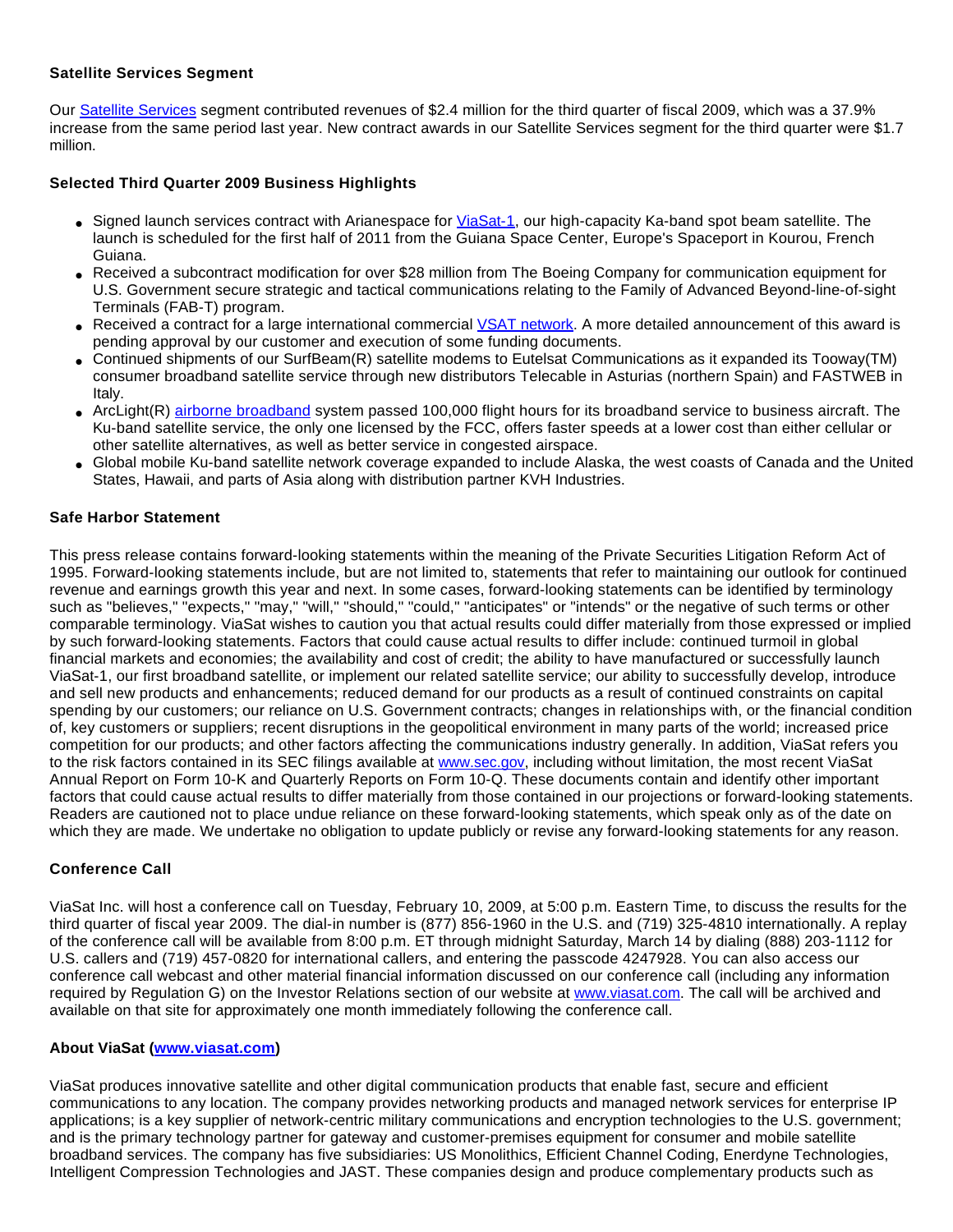monolithic microwave integrated circuits, DVB-S2 satellite communication components, video data link systems, data acceleration and compression products and mobile satellite antenna systems. ViaSat has locations in Carlsbad, CA, and Duluth, GA, along with its Comsat Laboratories division in Germantown, MD. Additional offices are located in Boston, MA, Baltimore, MD, Washington DC, Tampa, FL, Gilbert, AZ, Australia, China, India, Italy, and Spain.

## **Use of Non-GAAP Financial Information**

To supplement ViaSat's consolidated financial statements presented in accordance with GAAP, ViaSat uses non-GAAP net income, a measure ViaSat believes is appropriate to enhance an overall understanding of its past financial performance and prospects for the future. Non-GAAP net income excludes the effects of acquisition charges (amortization of intangible assets) and non-cash stock-based compensation expenses. We believe the non-GAAP results provide useful information to both management and investors by excluding specific expenses that we believe are not indicative of our core operating results. In addition, since we have historically reported non-GAAP results to the investment community, we believe the inclusion of non-GAAP numbers provides consistency in our financial reporting and facilitates comparisons to the company's historical operating results. Further, these adjusted non-GAAP results are among the primary indicators that management uses as a basis for planning and forecasting in future periods. The presentation of this additional information is not meant to be considered in isolation or as a substitute for measures of financial performance prepared in accordance with generally accepted accounting principles. A reconciliation of specific adjustments to GAAP results is provided in the "Reconciliation Between Net Income on a GAAP Basis and Non-GAAP Basis" table contained in this release.

Tooway is a trademark of Eutelsat Communications, S.A.

SurfBeam and ArcLight are registered trademarks of ViaSat Inc.

Comsat Labs and Comsat Laboratories are tradenames of ViaSat Inc. Neither Comsat Labs nor Comsat Laboratories is affiliated with COMSAT Corporation. "Comsat" is a registered trademark of COMSAT Corporation.

# **Condensed Consolidated Statement of Operations**

# **(Unaudited)**

**(In thousands, except per share data)**

|                                                                       | Three months ended |            |  |                      |  | Nine months ended  |  |                      |  |
|-----------------------------------------------------------------------|--------------------|------------|--|----------------------|--|--------------------|--|----------------------|--|
|                                                                       | 2009               | January 2, |  | December 28,<br>2007 |  | January 2,<br>2009 |  | December 28,<br>2007 |  |
| Revenues                                                              |                    | \$150,362  |  | \$152,053            |  | \$462,603          |  | \$427,240            |  |
| Operating expenses:                                                   |                    |            |  |                      |  |                    |  |                      |  |
| Cost of revenues                                                      |                    | 105,529    |  | 105,842              |  | 329,100            |  | 306,751              |  |
| Selling, general & administrative                                     |                    | 23,952     |  | 20,920               |  | 72,986             |  | 59,074               |  |
| Independent research and development                                  |                    | 6,985      |  | 8,405                |  | 23,481             |  | 24,215               |  |
| Amortization of intangible assets                                     |                    | 2,337      |  | 2,389                |  | 7,017              |  | 7,173                |  |
| Income from operations                                                |                    | 11,559     |  | 14,497               |  | 30,019             |  | 30,027               |  |
| Interest, net                                                         |                    | (19)       |  | 1,309                |  | 1,074              |  | 3,856                |  |
| Income before income taxes and minority interest                      |                    | 11,540     |  | 15,806               |  | 31,093             |  | 33,883               |  |
| Provision for income taxes                                            |                    | 914        |  | 4,803                |  | 4,822              |  | 9,863                |  |
| Minority interest in net (loss) earnings of subsidiary,<br>net of tax |                    | (40)       |  | 778                  |  | 56                 |  | 1,029                |  |
| Net Income                                                            |                    | \$10,666   |  | \$10,225             |  | \$26,215           |  | \$22,991             |  |
| Diluted net income per share                                          |                    | \$0.34     |  | \$0.32               |  | \$0.82             |  | \$0.71               |  |
| Diluted common equivalent shares                                      |                    | 31,699     |  | 32,458               |  | 31,826             |  | 32,309               |  |

## **AN ITEMIZED RECONCILIATION BETWEEN NET INCOME ON A GAAP BASIS AND NON-GAAP BASIS IS AS FOLLOWS:**

| GAAP net income                   | \$10.666 | \$10.225 | \$26,215 | \$22.991 |
|-----------------------------------|----------|----------|----------|----------|
| Amortization of intangible assets | 2,337    | 2.389    | 7.017    | 7.173    |
| Stock-based compensation expense: | 2,532    | 1.857    | 7.581    | 5.550    |
| Income tax effect                 | (1.852   | (1.620   | (5.509)  | (4.831   |
| Non-GAAP net income               | \$13.683 | \$12.851 | \$35.304 | \$30,883 |